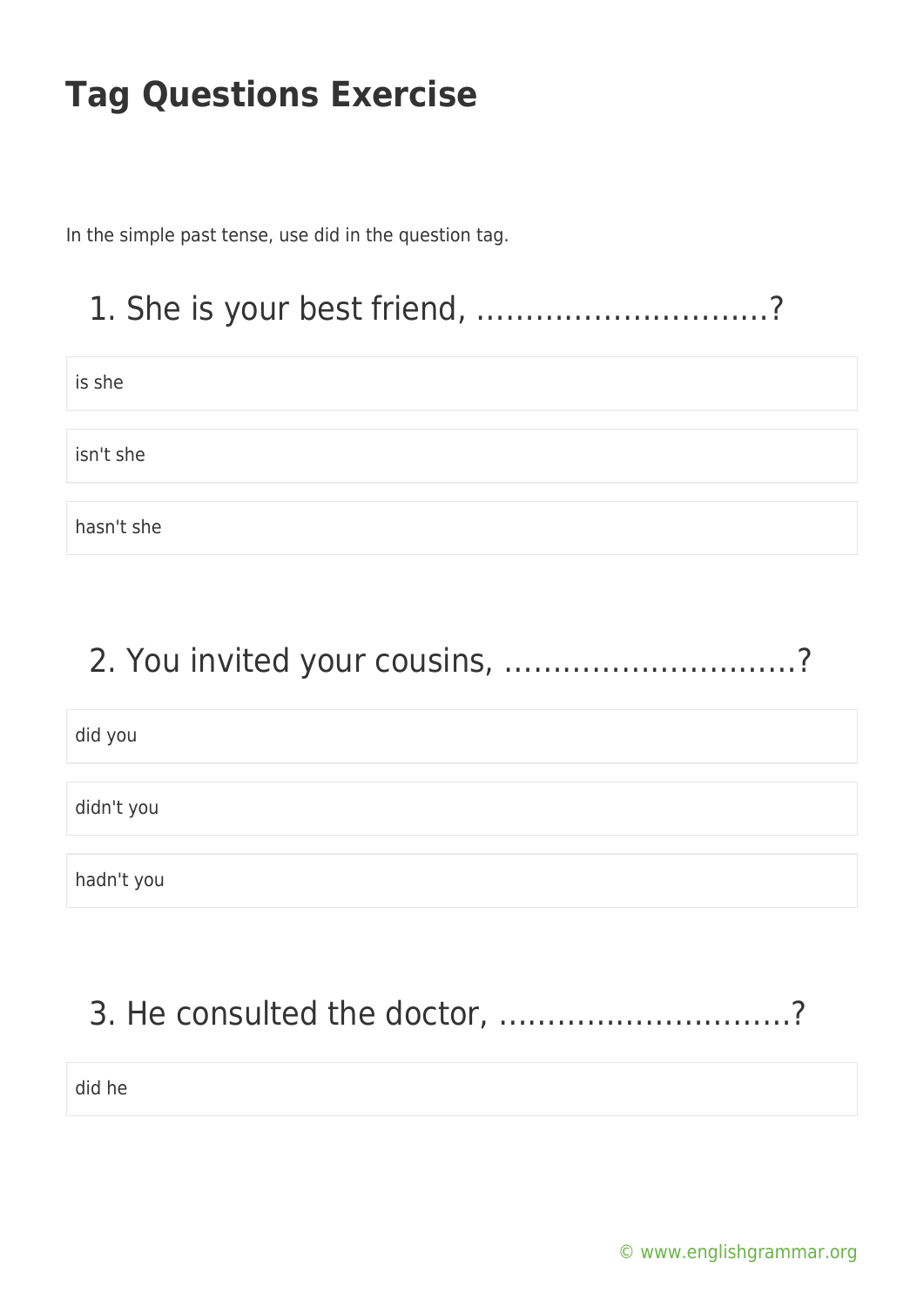didn't he

hadn't he

## 4. He eats a lot, …………………………..?

does he

doesn't he

didn't he

## 5. She talks a lot, …………………………?

does he

doesn't he

hasn't he

[© www.englishgrammar.org](https://www.englishgrammar.org/)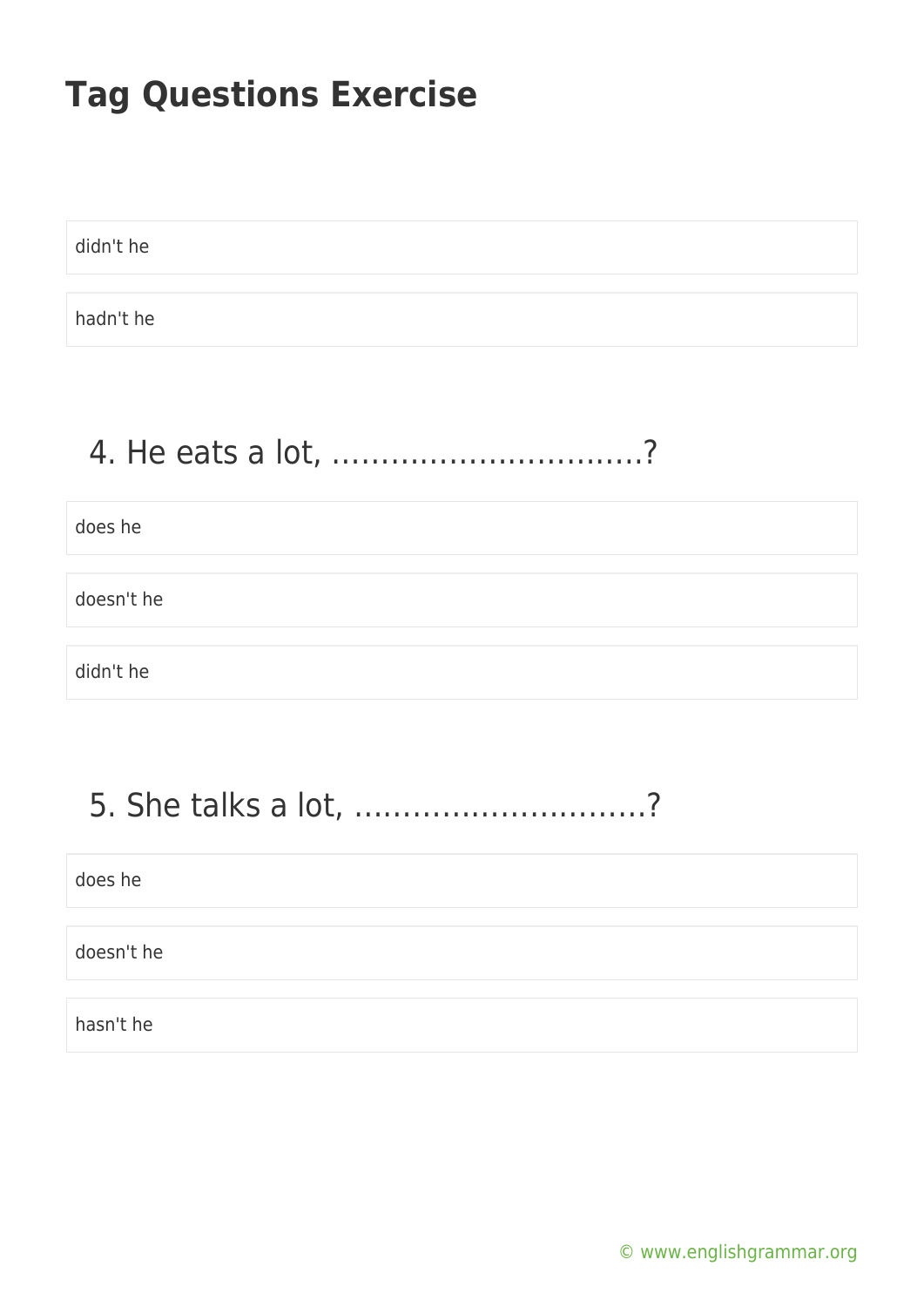#### 6. We should help the poor, …………………………?

should we

shouldn't we

wouldn't we

#### 7. You forgot to lock the door, ………………………….?

did you

didn't you

hadn't you

### 8. He feeds the homeless, …………………………?

does he

doesn't he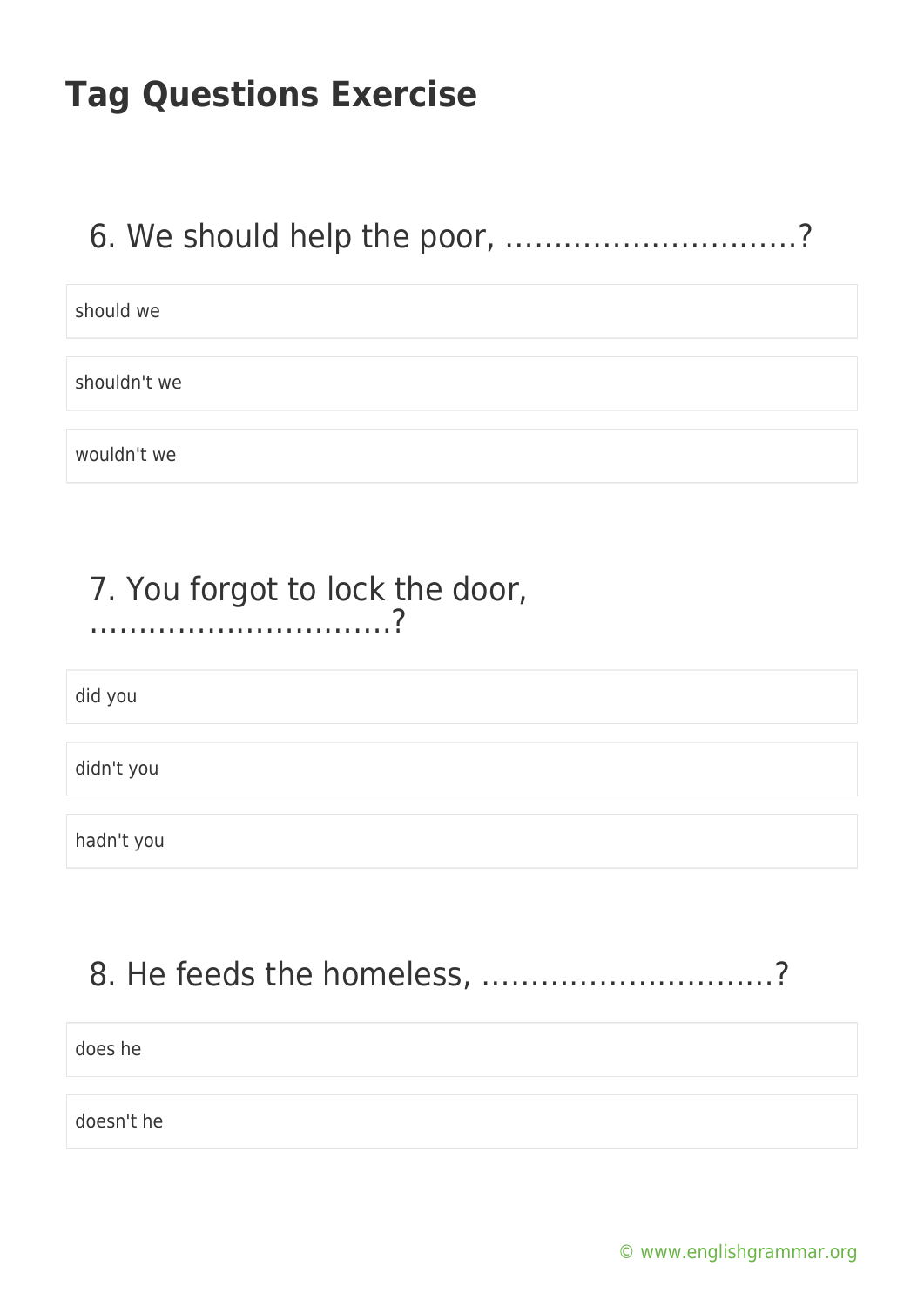hasn't he

#### 9. He has returned from office, ………………………?

has he

hasn't he

doesn't he

#### 10. Radha wants to be a singer, …………………………?

does she

doesn't she

hasn't he

### 11. My parents are kind hearted people,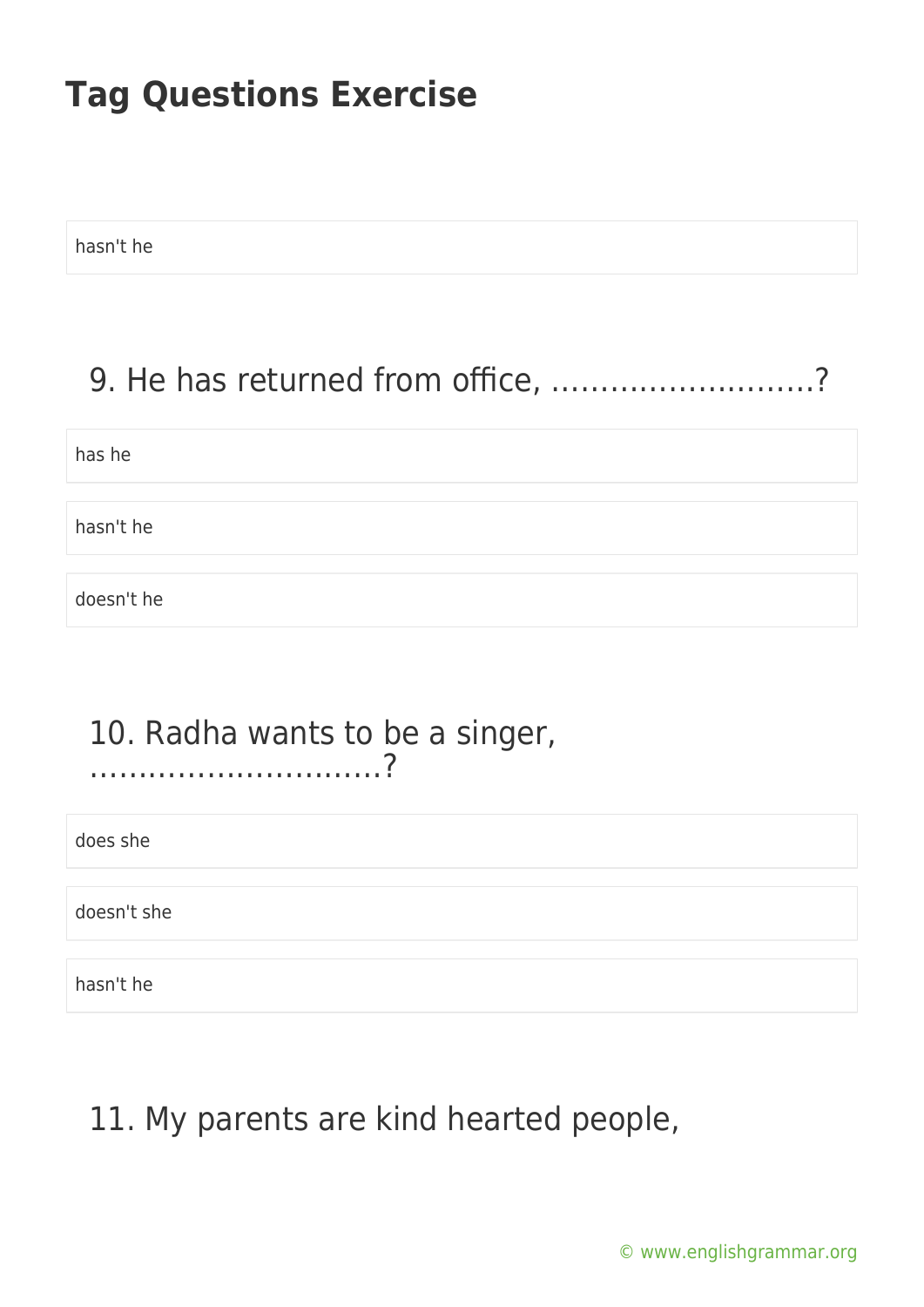………………………….?

are they

aren't they

don't they

#### 12. Teachers build the future of the nation, …………………………….?

do they

don't they

doesn't they

#### Answers

She is your best friend, isn't she? You invited your cousins, didn't you? He consulted the doctor, didn't he? He eats a lot, doesn't he?